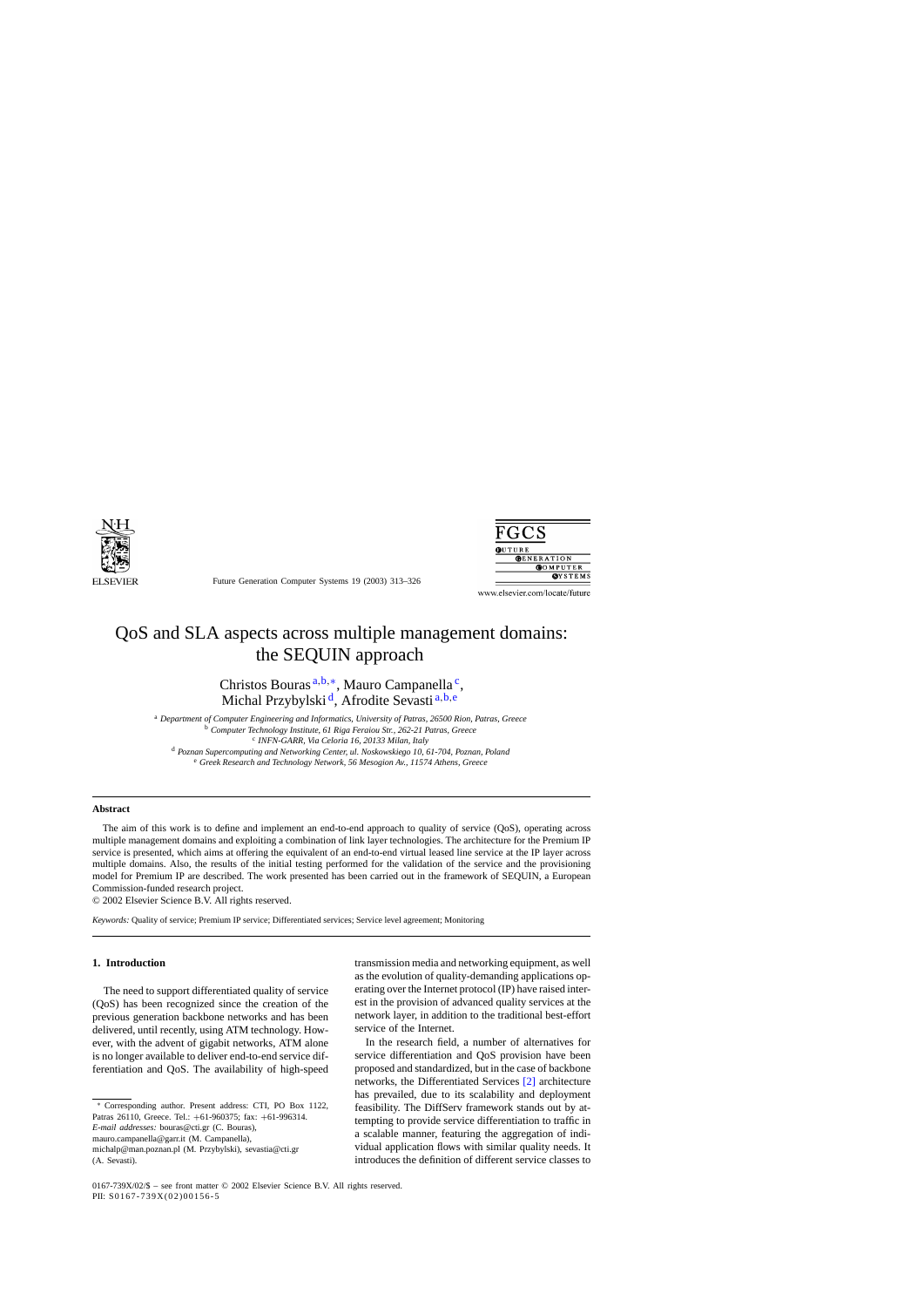which such aggregates are appointed and the implementation of mechanisms for differential treatment by network elements (Per Hop Behaviour–PHB) of the packets belonging to each service class. A PHB describes the treatment of aggregated traffic in a manner that ensures the quality guarantees required by the corresponding service class.

SEQUIN [\[16\],](#page-13-0) an acronym standing for 'Service Quality across Independently Managed Networks', is the name of a project involving eight partners in seven countries and co-funded by the European Commission under the Information Society Technologies (IST) Programme. SEQUIN has adopted the principles of the DiffServ framework in order to define an end-to-end approach to QoS over consecutive interconnected domains. As a result, a complete and scalable service model for a service named 'Premium IP' has emerged, offering quality such as that of a virtual leased line at the IP layer. The proposed architecture is targeted at the GÉANT network (the pan-European Gigabit Research Network) and is applicable to each connected National Research and Education Network (NREN) across Europe and any local DiffServ domains.

After the definition of the service model and architecture, SEQUIN recognized the need to have an initial implementation of the architecture by implementing a 'proof of concept' test-bed as a precursor to a full set of field trials involving user groups. The goal of this test-bed has been to have access to a controlled environment composed of a variety of hardware and underlying technology to verify the functionality of each component required to implement Premium IP.

This paper provides an overview of the general framework and implementation architecture for provisioning DiffServ-based QoS in the form of the end-to-end, IP-based, qualitative Premium IP service. It also describes the efforts to check the feasibility of the proposed Premium IP implementation in production networks, with the strong emphasis on end-to-end QoS delivery. Finally, it presents the basic principles for the deployment of the service level agreements (SLAs) on which Premium IP provisioning is based both in a bilateral fashion (between peering domains) and in an end-to-end fashion (between end-users), together with guidelines for the deployment of a monitoring infrastructure that will verify performance goals and the SLAs.

#### **2. QoS definition approach**

The service architecture proposed with the introduction of Premium IP service benefits from the convergence of a bottom-up approach that defines QoS parameters and a top-down approach, which starts from users' requirements. The two approaches converge to a common set of QoS parameters, which will be used on the definition of the proposed service. The architecture aims at delivering a production service in a short timescale, and to accomplish this, it takes a pragmatic approach to balancing configuration complexity, available technology, generality, benefits and implementation timescale.

The proposed service is limited in scope to network QoS. Nonetheless, the quality of an end-to-end application is the result of a combination of network, operating system and application behavior. All these components must be capable of providing QoS guarantees to obtain the needed quality. A more detailed description and in depth analysis can be found in SEQUIN deliverables and in particular, in  $[4–6.17]$ .

IETF and ITU-T have already defined a list of QoS parameters that can be chosen to quantify QoS services. The two organizations agree on the list of parameters that can be used to gauge the performance of an IP link, although with small differences. The more significant difference is that the ITU-T proposal adopts a statistical definition of QoS parameters, while IETF allows for more than one measurement procedure for each parameter.

We propose the following list of parameters as the basic set used to quantify any QoS service:

- One-way delay (OWD),
- Instantaneous packet delay variation (IPDV),
- One-way packet loss (OWPL),
- Capacity.

The naming and meaning of these QoS parameters will follow IETF IP Performance Metrics group guidelines and framework [\[15\].](#page-13-0)

Some basic characteristics of network behavior (such as physical, data link layer and routing stability, negligible packet reordering or duplication, overall network hardware performance, etc.) greatly influence the overall quality of any service. Such conditions are supposed to be met in a well-behaved network and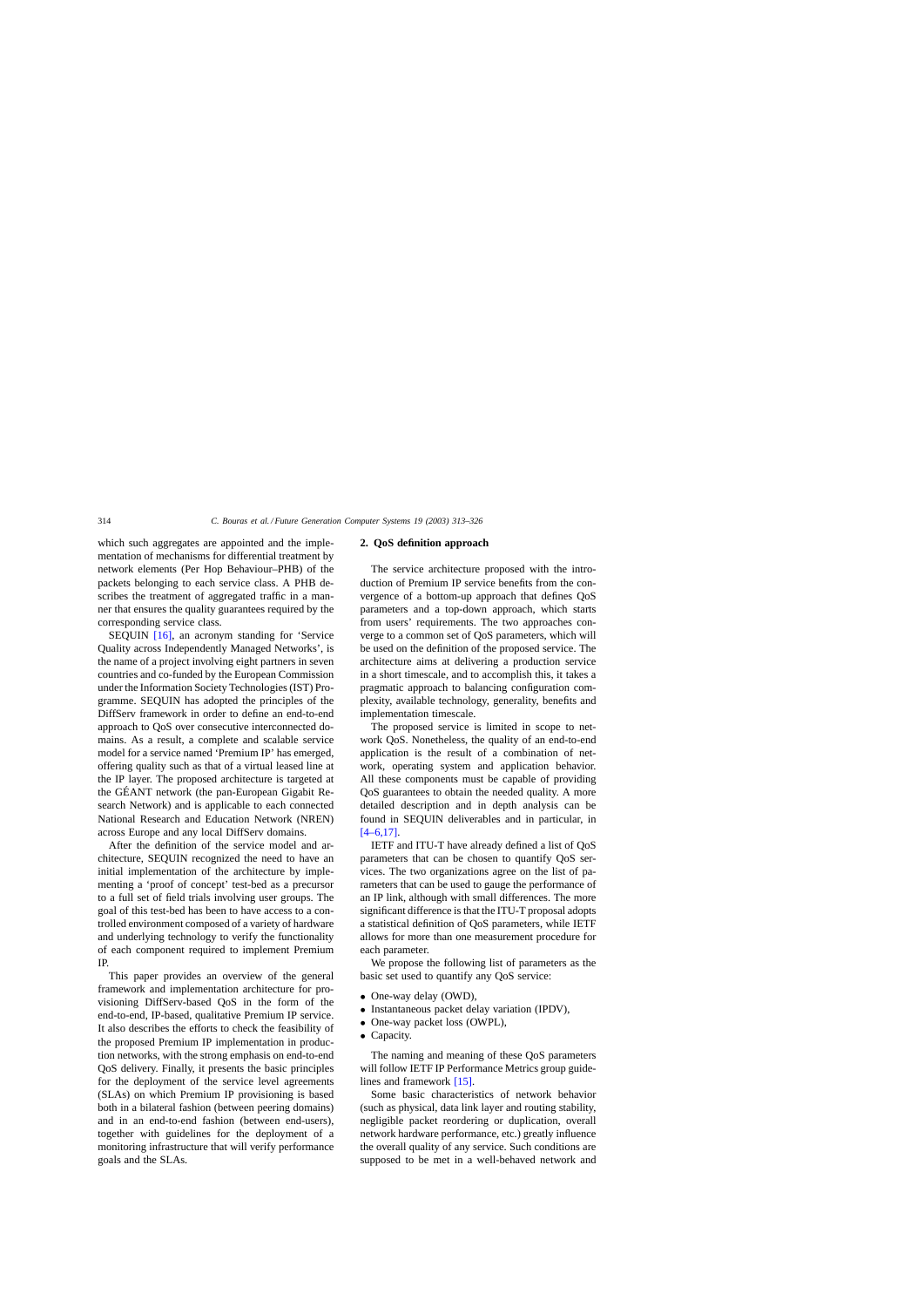| Table 1 |                                             |  |  |
|---------|---------------------------------------------|--|--|
|         | QoS requirements grouped in service classes |  |  |

| OoS service           | OWD    | <b>IPDV</b> | OWPL   | Capacity         |
|-----------------------|--------|-------------|--------|------------------|
| BE                    | Wide   | Wide        | Medium | Wide             |
| Premium IP            | Medium | Short       | Short  | According to SLA |
| Prioritised bandwidth | Medium | Medium      | Medium | According to SLA |
| Guaranteed bandwidth  | Medium | Medium      | Short  | Single value     |

in following discussion of IP-based QoS we take this assumption for granted.

As part of the top-down approach, a set of research groups of users in Europe was interviewed through a questionnaire in order to assess their perception and requirements for QoS in the network. The groups were chosen in such a way as to provide a non-homogeneous sample, and range from large Universities to projects on network research. The only requirement was usage of the network. A full description of results can be found in [\[5\].](#page-12-0)

Overall, the users showed medium knowledge of their QoS needs and QoS techniques, but unanimously requested it, as a way to have a better service from network for their work. It is worth noticing that a major cause of present difficulties is attributed to congestion, and that willingness to pay is proportional to the real benefits, granularity of the service, provisioning time and flexibility as well as behavior of Best Effort (BE) traffic.

Table 1 groups the users' QoS requirements in classes and identifies possible services. These classes of service are characterized by the width of the value range for each QoS parameter.

The results of the interviews show that we can reduce the number of QoS services to three, by merging Prioritised Bandwidth and Guaranteed Bandwidth services into a new IP+ service. The interviews also provided indicative value ranges for the QoS parameters, which are listed in Table 2.

Table 2 shows that the implementation of a Premium IP service like the one described in this paper can satisfy, in practice, all of users' QoS requirements.

### **3. Premium IP specification and architecture**

In order to satisfy users' requirements, the Premium IP service must be able to provide a bounded OWD, minimal IPDV and null or insignificant OWPL. The service is thus similar to the 'virtual leased line' original proposal of Nichols et al. in [\[13\]](#page-13-0) from which the name is inherited. A summary of the specifications (see also [\[6\]\)](#page-12-0) follows.

In addition to the aforementioned characteristics, the Premium IP service has to take into account additional requirements.

- It must be applicable to a network composed of multiple connected domains.
- The only protocol to be used in the operational network immediately is IPv4. Nonetheless, it would be an advantage to define a service that can be applied to IPv6 flows with minimal or no modifications.
- The service should be modular, highly scalable and adapt easily to network modifications, such as link upgrades and additions.
- The service should be based on state-of-the-art hardware and software and should be designed so that it can be adopted on a production infrastructure.

Table 2

|  |  |  | Indicative value ranges for the QoS parameters |
|--|--|--|------------------------------------------------|
|  |  |  |                                                |

| OoS service | OWD                      | <b>IPDV</b>  | OWPL       | Capacity         |
|-------------|--------------------------|--------------|------------|------------------|
| BE          | Unspecified              | Unspecified  | ${<}5\%$   | Unspecified      |
| Premium IP  | Distance delay $+50$ ms  | $<$ 25 ms    | Negligible | According to SLA |
| $IP+$       | Distance delay $+100$ ms | $<$ 25–50 ms | ${<}2\%$   | According to SLA |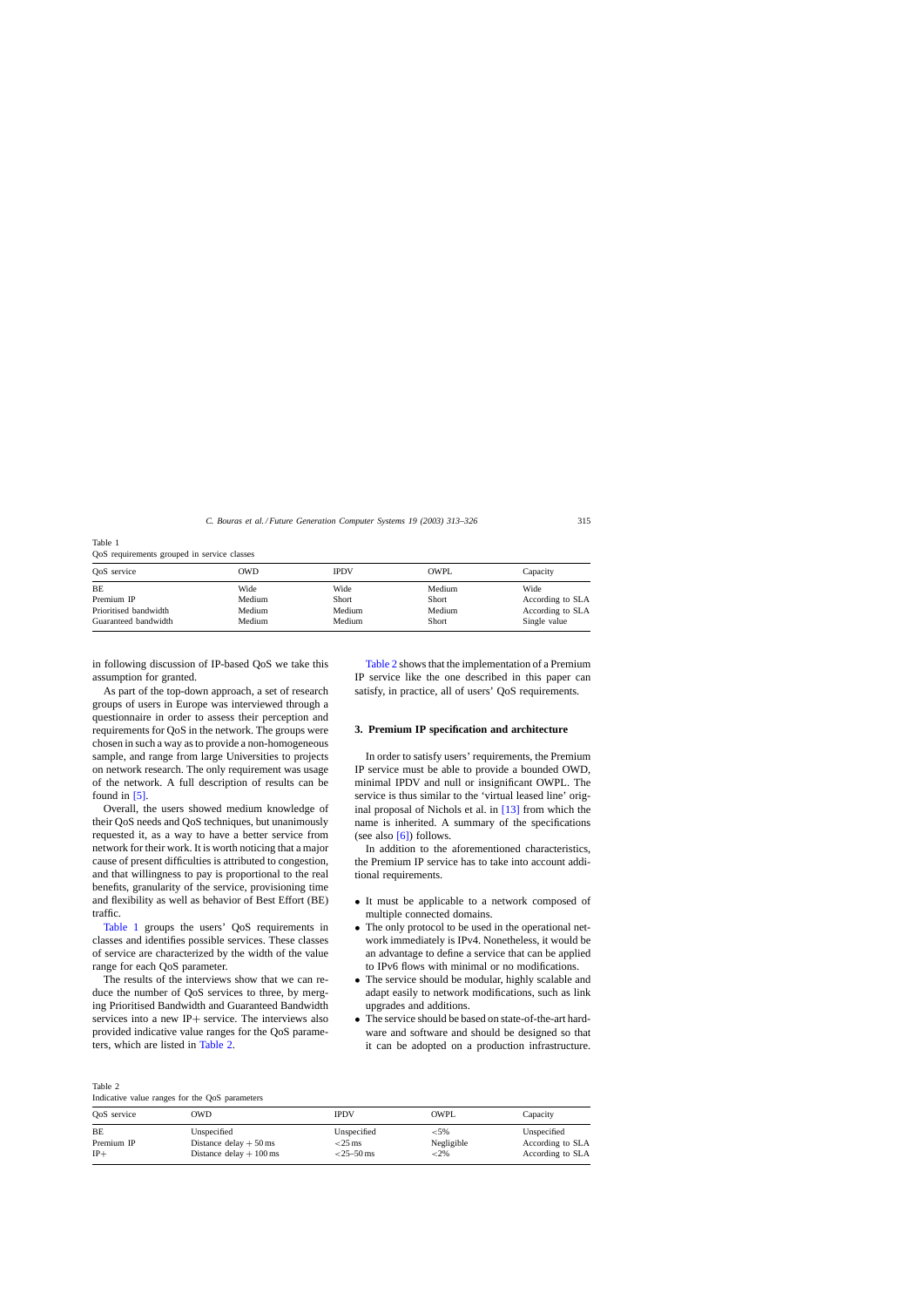It must not require a separate physical infrastructure.

- The service model and implementation should remain compliant to the IETF standard track, and may be revised in the future if required by the ongoing work at IETF.
- The service must be independent from the data link layer transport technology.
- The activation of the Premium IP service should not generate any side effect on the whole of the BE traffic, except for a reduction in capacity available to BE when Premium IP packets are present. In particular it should not starve the BE traffic. Starvation of the BE traffic should be considered as an indication of the need of a modification of the IP SLAs in effect, or a capacity upgrade.
- The activation of the Premium IP service must not forbid the activation of other QoS services, when needed, according to hardware and software support.

According to the above requirements, the DiffServ architecture and more particularly the expedited for-warding PHB (EF PHB) [\[9\]](#page-12-0) are chosen as the framework where the Premium IP service will be defined.

The definition for the Premium IP service so far is valid for a single DiffServ domain and specifies the behavior of the domain at each hop traversed by eligible traffic. The implementation of the Premium IP service on an end-to end scale implies traffic, in general, that crosses multiple domains. We will adopt the following requirements to build an end-to-end Premium IP service:

- All the OoS domains involved must implement the DiffServ architecture and map the Premium IP traffic to the EF PHB.
- An interface specification is agreed between the various domains to correctly map Premium IP traffic between them. The interface specification may contain mapping between DSCP values, policing rules, capacity assurances and all the parameters needed to ensure a correct propagation of the service.
- The interface should be defined in such a way that when packets cross management boundaries, the packet treatment is compliant to the EF PHB.

In this way, peering domains are free to have different physical implementation of the Premium IP service. The interface specification has to assure that Premium IP service traffic flows to and from two peering domains in a seamless way, without any packet loss and with minimum delay and delay variation. The effectiveness and sufficiency of this approach is subject to experimental validation.

## *3.1. Premium IP implementation*

In engineering the implementation of the Premium IP service, additional choices have been made, always with the objective of simplifying the general structure. Main issues and principles are considered in the following sections.

## *3.1.1. Flow shaping*

Flow shaping is the foundation of the correct behavior of the whole service. It ensures that the flows do not face packet losses due to traffic conditioning and minimizes creation of burstiness due to aggregation between different flows. Last but not least, shaping each flow ensures a fair sharing of the services between elastic and inelastic transport protocols like TCP and UDP. For these reasons, the architecture mandates that the sending host or source shapes the flows sent according to its allowed sending rate. This is required in order to avoid initial packet loss due to traffic conditioning when entering the DiffServ domain, and to ensure a fair share of the aggregated Premium IP capacity amongst all its simultaneous flows, since the network is not responsible for such fair sharing. The service will not shape per flow anywhere along the path to the final destination, being based on an aggregation model, and the network will not apply any additional aggregated shaping, both in ingress and egress points.

## *3.1.2. Admission control and classification*

With respect to the service model, two different types of user requirements have emerged:

- A 'virtual leased line service' identical in functionality to a point-to-point link.
- A service in which selected packets should get preferential treatment, independent of the destination, up to a contractual ingress capacity.

The first service allows a precise dimensioning of the resource requirements in the network. At each node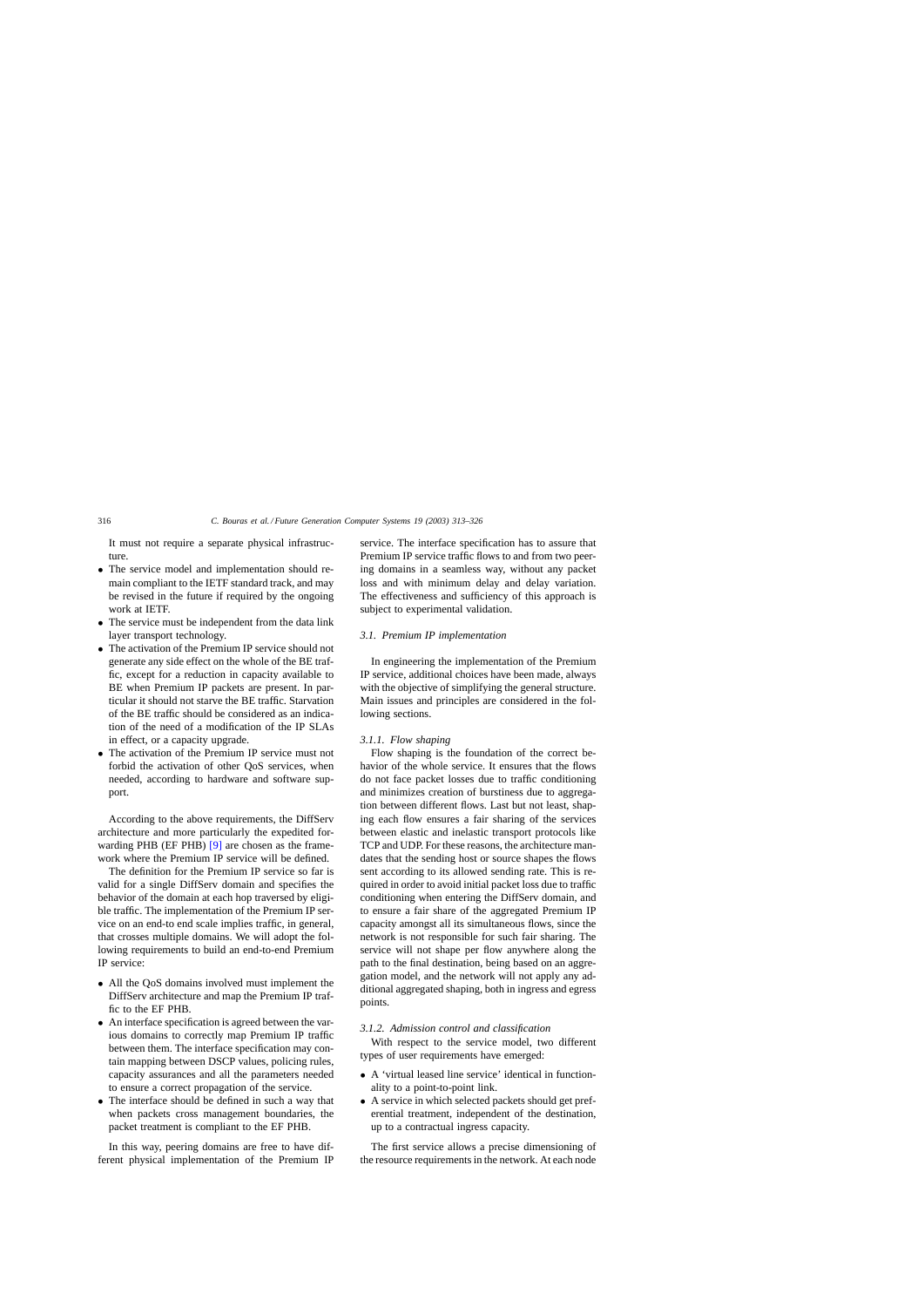it is possible to estimate the maximum capacity to be transported, whilst knowledge of the forwarding path allows measurement of the OWD and of the IPDV under normal operation. This type of service, denoted as 'destination aware', implies that the admission control is based on the mandatory pair of (*IP source*, *IP destination*) prefixes of IP packets. The second request implies that the traffic can be shaped and policed at the ingress according to an SLA, but then the traffic path cannot be predicted. The latter type of service is denoted as 'destination un-aware'. In a destination un-aware situation, it is easy to find cases in which the SLAs are violated due to the lack of information in the service set-up. For this reason, the Premium IP service is mandated to be destination aware, requiring an admission control rule that will be analyzed in the sequel and based on the destination prefix of packets, in addition to their origin and traffic conditioning rules.

More specifically, admission to the Premium IP service will be based, at the border nearest to the source, on (*IP source*, *IP destination*) prefixes and appropriate traffic conditioning rules. Packets with Premium IP-eligible prefix pairs but exceeding the agreed traffic conditioning will be discarded. Packets admitted to the Premium IP service will be marked with a DSCP or IP Precedence value that is strongly recommended to be equal in all involved domains. Between peering domains, packets will be served according to the QoS tag (DSCP or IP Precedence), 'trusting' the ingress domain. The admission control can be also based on other parameters, as defined case by case. In a particular case, the source is capable of DSCP-tagging of packets and admission is then granted only when the tag is present. However, this is discouraged due to security concerns.

Admission control and classification must be enabled on all border routers in the form of a general 'deny-unless-explicitly allowed' rule. The general 'deny' rule must be active before the service is started. It is also suggested that each domain builds a matrix to compute and account the IP Premium rate subscribed between each pair of its border links, but more details on this are provided in Section 3.1.4.

## *3.1.3. Maximum premium IP traffic capacity*

There is a limit to the amount of capacity to devote to Premium IP, due to:

- The type of service, which does not allow loss after initial traffic conditioning.
- The choice of never starving the BE traffic.

Moreover, it has been shown in [\[7\]](#page-12-0) that in a network with aggregate FIFO scheduling, for sufficiently low enough utilization factors, deterministic delay bounds can be obtained as a function of the bound on utilization of every link and the maximum hop count of any flow.

It is thus suggested that the amount of Premium IP capacity subscribed does not exceed 5% of the core link speed. The computation should take into account the link speed between domains, and total Premium IP rate may vary between each link. The premium capacity can be larger nearest to the user. The choice minimizes the probability of instantaneous burstiness at aggregation nodes, which leads to packet loss. This minimal percentage also ensures that in case of re-routing, the service will continue to work without packet loss, albeit the OWD and IPDV will be different from base values.

## *3.1.4. Traffic conditioning*

Policing as a means of traffic conditioning is a fundamental component of the proposed Premium IP architecture. Policing will be performed by means of a token bucket. In brief, the proposed service will not police or shape per flow, being based on an aggregation model. However, it may police aggregates according to their destination domain as a safety measure.

Micro-flow traffic conditioning with the form of policing should only be done as close as possible to the source of the flow, in the first DiffServ domain, using a contracted (via an SLA) Premium IP rate. Packets exceeding the allowed sending rate will be discarded. When crossing successive DiffServ domains, the policing functions are only based on aggregated Premium IP capacity and rules on capacity can be slightly relaxed, according to the relevant agreements. Policing is also enabled at ingress of core domain borders based on packets' DSCP tagging and the aggregated Premium IP capacity per each pair of source and destination peering domains. This implies a simpler set of rules and higher scalability. The core domain, in this case, does not need to know the addresses of participating Premium IP end nodes, but needs to maintain a global matrix of agreed aggregated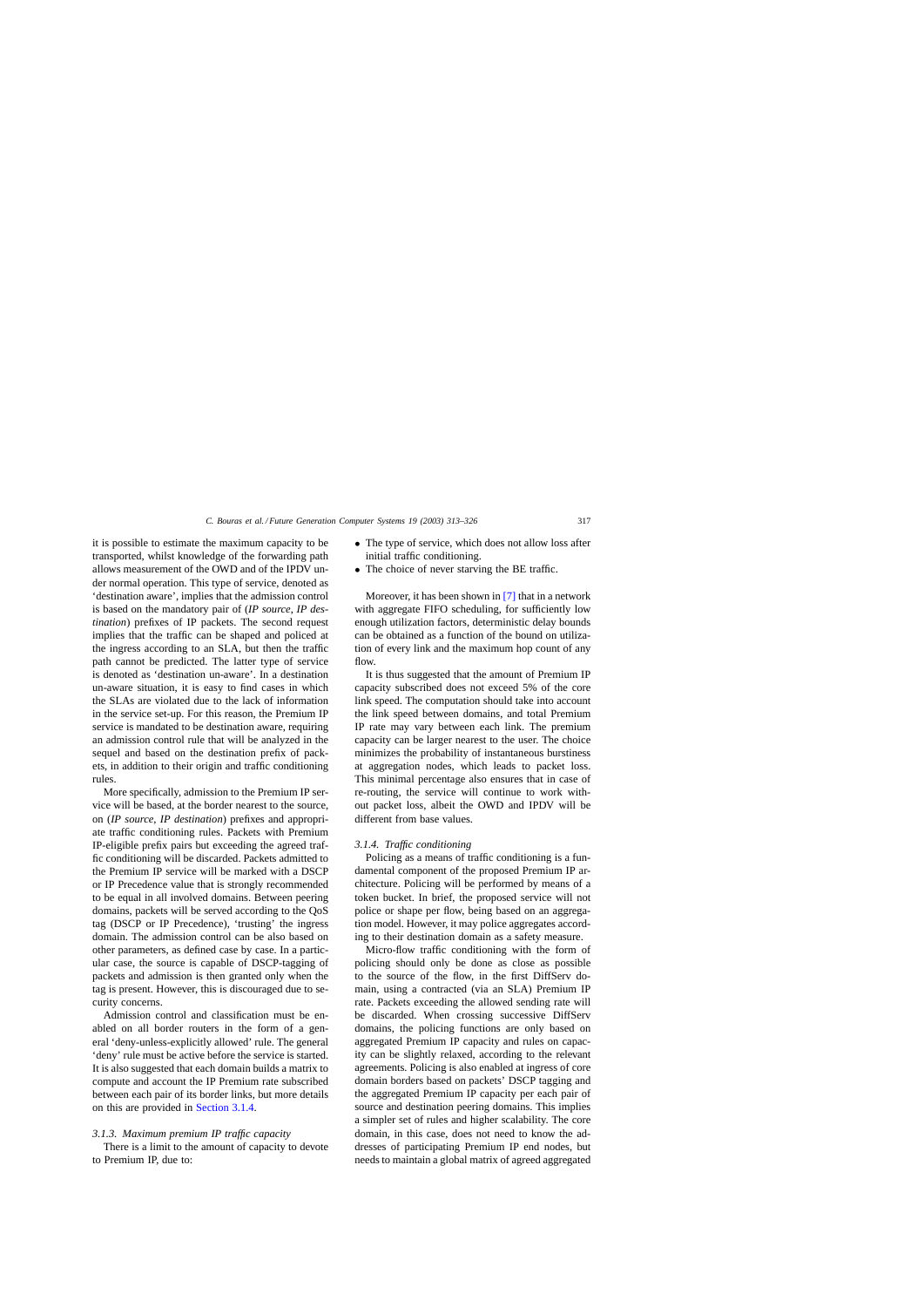<span id="page-5-0"></span>Premium IP rates between each pair of peering domains. The matrix does not need to be symmetric.

As far as the value of the policing token bucket rate is concerned, it is suggested that the rule in the core enforces a rate limit between each pair of peering domains that is 20% greater than the sum of all the contracted values between each pair, as computed from the Premium IP traffic matrix. If no traffic rate is agreed between a particular peering domains' pair, but packets marked with the Premium IP DSCP are encountered, the packets should be remarked to BE, a solution preferred to dropping. In the case of two domains connected by more than one link, the rules have to be applied at every ingress interface. It is suggested that the rule sets are identical, so that, in the event of routing failure, the Premium IP traffic is not affected. If the rules are based only on the Premium IP DSCP value, the sum of the allowed premium rates on the two links will be twice the agreed value if the rules set are identical. Appropriate values for the rates have to be investigated case by case, according to routing patterns.

In the case of a network device that has multiple interfaces, each one carrying Premium IP flows, the possibility of a collision of Premium IP packets coming from different interfaces on the same egress bucket exists, even if the links are unloaded. Moreover, if the interfaces do not have the same speed, for example, when a packet flows from a higher-speed link to a lower speed, a small burstiness in the high-speed part might cause packet discard in the lower-speed link. Besides, the proposed implementation requires policing only on ingress flows in selected nodes, usually only at the border, and never at egress. Hence, packet loss due to egress policing is automatically avoided, although the decision to avoid both shaping and egress policing might increase burstiness.

For these reasons, a depth of one full MTU for the token bucket policers in the core of Premium IP enabled architecture is considered insufficient. Experimental tests in [\[20\]](#page-13-0) support this conclusion. It is suggested that the depth of the policing token bucket per Premium IP aggregate be progressively increased when moving further away from the source, at the price of a small increase of delay variation. Initial values can be set at two MTUs near the source and five MTUs at the core domains; larger values



Fig. 1. Premium IP functionality on the end-to-end path.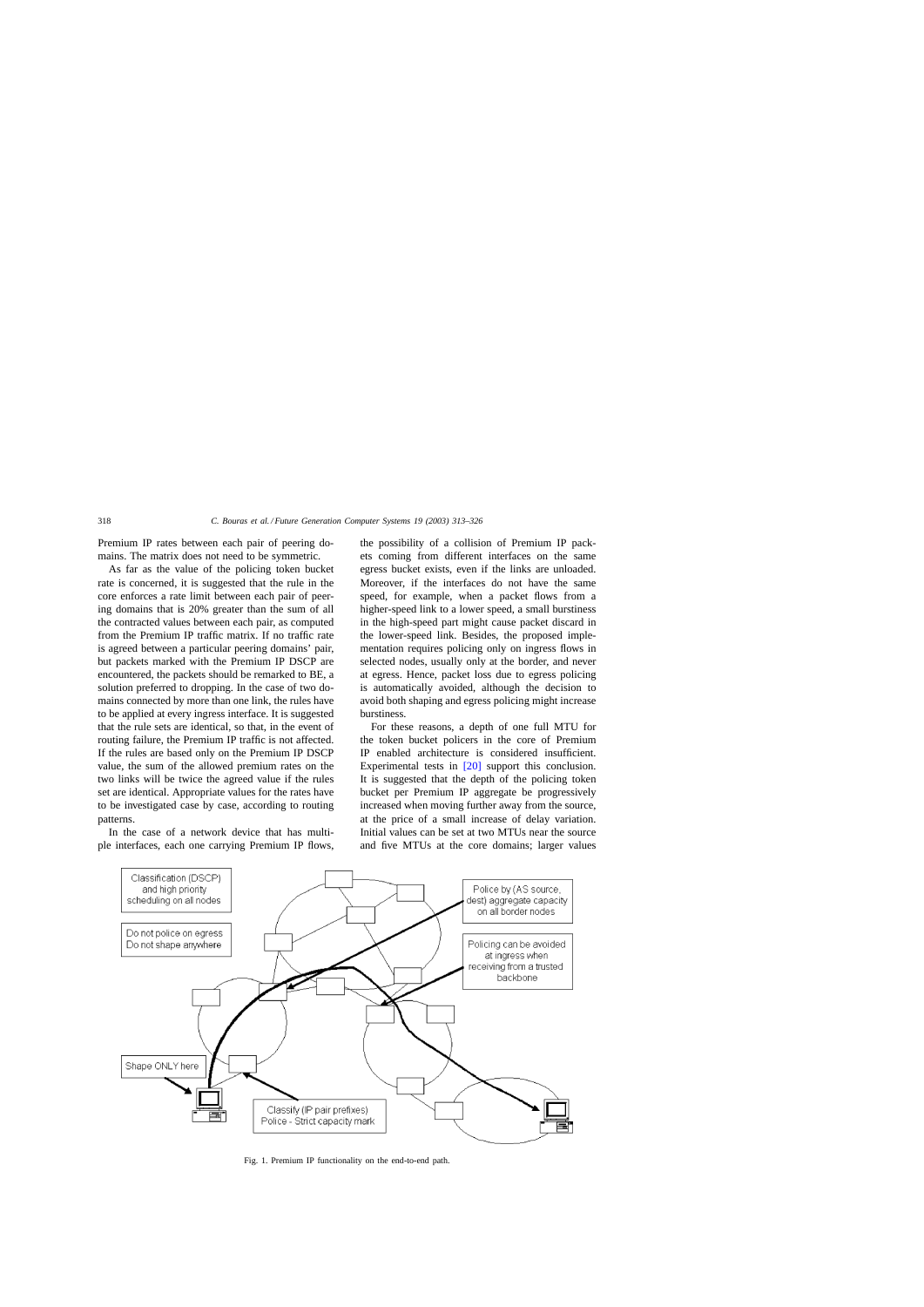<span id="page-6-0"></span>can be configured when the number of hops in the path becomes large. It has to be stressed that the total depth of the policing bucket is used only when needed and, provided a correct, limited configuration on the amount of Premium IP capacity; it should be completely used only in very rare cases.

#### *3.1.5. Summarizing overview*

After this thorough description of the Premium IP architecture, [Fig. 1](#page-5-0) summarizes the required actions in each node of the end-to-end path.

## **4. Premium IP testing over production networks**

The implementation model of Premium IP has been validated using production networks because such an approach has been considered more likely to provide fundamental feedback on the feasibility of the proposed architecture. Five of the NRENs (GARR from Italy, GRNET from Greece, GWiN from Germany, RENATER from France and SWITCH from Switzerland) participating in the SEQUIN project, together with the GÉANT network, have conducted test cases involving external users. It was important to select a group of users with good understanding of QoS requirements and implementation. Therefore, users from the TERENA TF-STREAM community [\[19\]](#page-13-0) were selected because this task force performs research on and tests of real usage and scalability of audio/video streaming conferencing tools and techniques. This section describes the efforts to check the feasibility of the proposed Premium IP implementation over a production environment infrastructure for applications of H.323 videoconferencing.

## *4.1. Multi-domain test-bed topology*

The test-case involving end-users has been designed in a way to reflect the complexity of a multi-domain heterogeneous pan-European network. It is composed of five high- and lower-speed national networks connected via the GÉANT backbone, connecting six testing locations. This composition helps to investigate the issues concerning the interaction between different types of networks, to validate the QoS techniques for use with different technologies and to check

the behavior of those QoS techniques on different platforms.

The core network (GÉANT) is built with 10 and 2.5 Gbit/s POS technology and Juniper routers. Access networks connect to the GÉANT with 2.5 Gbit/s POS links, except for GRNET, which connects with  $2\times155$  Mbit/s ATM links. The detailed test-bed topology has been depicted in [Fig. 2.](#page-7-0)

A wide range of H.323 videoconferencing equipment has been used, allowing users to check the behavior of Premium IP service under different end-system conditions. Additionally, a dedicated computer for active measurements has been installed in each location, while end-point equipment was always connected via dedicated LAN to the nearest router.

## *4.2. Measurement techniques*

For the metric measurements of the quantitative parameters of Premium IP (OWD, IPDV, OWPL and capacity), a sample traffic pattern has been prepared, based on the H.323 traffic recording from a videoconferencing unit. On the other hand, the end-user satisfaction was also be expressed by subjective measurements or evaluation, i.e., for the videoconference transmission, the users assessed the picture and sound quality. According to these assumptions the following measurement techniques have been adopted [\[11,14\].](#page-12-0)

For the subjective measurements, the users assessed the quality of the long distance videoconferencing by comparing it with local videoconference results. The assessment has been given in the form of the simple number ranging from 1 to 6.

- IPDV [\[8\]](#page-12-0) has been measured with the use of active measurement techniques. For the metric measurements of IPDV, artificial traffic was generated with the RUDE/CRUDE tool set [\[10\]. T](#page-12-0)he default traffic pattern was intended to simulate H.323 traffic by sending variable-sized packets irregularly spaced, replaying a sample of actual H.323 traffic. Equal packet size traffic has also been used.
- OWPL [\[1\]](#page-12-0) has been measured with active measurement techniques using ICMP Ping. The measurements have been performed with 1 s Ping run in the background of the test stream for the transmission time.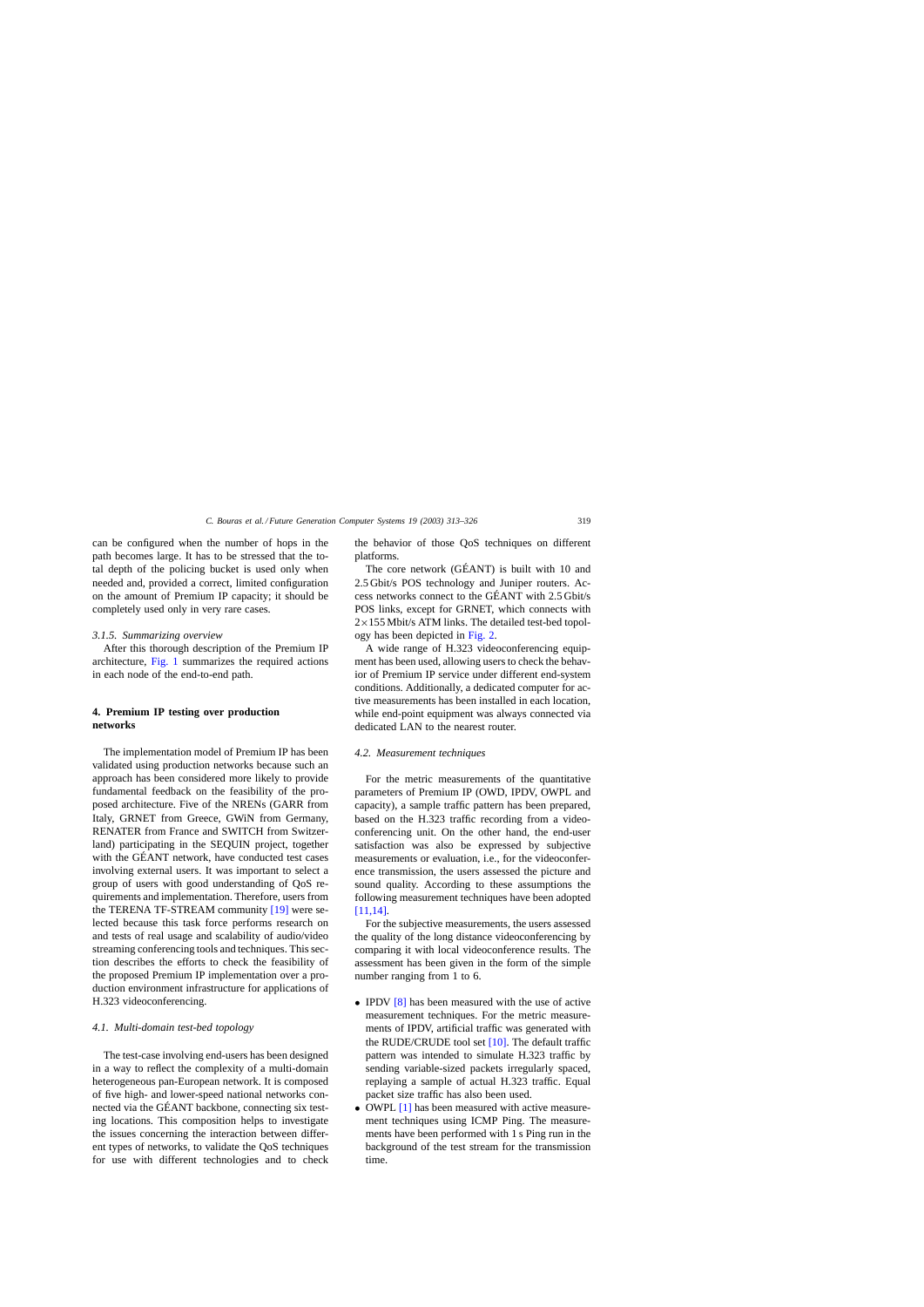<span id="page-7-0"></span>

Fig. 2. The premium IP 'proof-of-concept' testing topology.

- Round trip time (RTT)—Due to limitations of the measurement infrastructure (requirements for fine GPS time synchronization on both endpoints), the use of ICMP Ping has been accepted for the RTT tests. In the same way as for packet loss, this measurement has been done with 1 s ping for the transmission time being.
- The capacity available for the stream  $[12]$  has been measured as the maximum IP-level throughput between endpoints. For this test, the Netperf UDP stream was used.

## *4.3. Test results*

This paragraph shows preliminary qualitative results on the aforementioned test infrastructure. More extensive tests are in preparation. [Figs. 3 and 4](#page-8-0) show the different behavior of traffic flowing from FOKUS to GRNET as a function of its class of service. One can easily notice the positive effect in IPDV reduction obtained by the Premium IP service. No packet loss has been recorded during the test.

The set of tables below show the qualitative results gathered during multiple international measurement sessions for Premium IP. The perceived audio/video quality [\(Tables 3 and 4\)](#page-8-0), capacity [\(Table 5\),](#page-9-0) OWPL ([Table 6\)](#page-9-0) and RTT values ([Table 7\)](#page-9-0) are presented for all cases of end-to-end videoconferencing. The tables are reported here just as an example. Some of the tests have been performed on a network partially configured for Premium IP and partially over-provisioned. This explains why a DoS attack sometimes caused a perturbation to the service.

For [Tables 3 and 4](#page-8-0), tests with an (MCU) notation were performed with the use of an MCU unit, due to interoperability problems in videoconference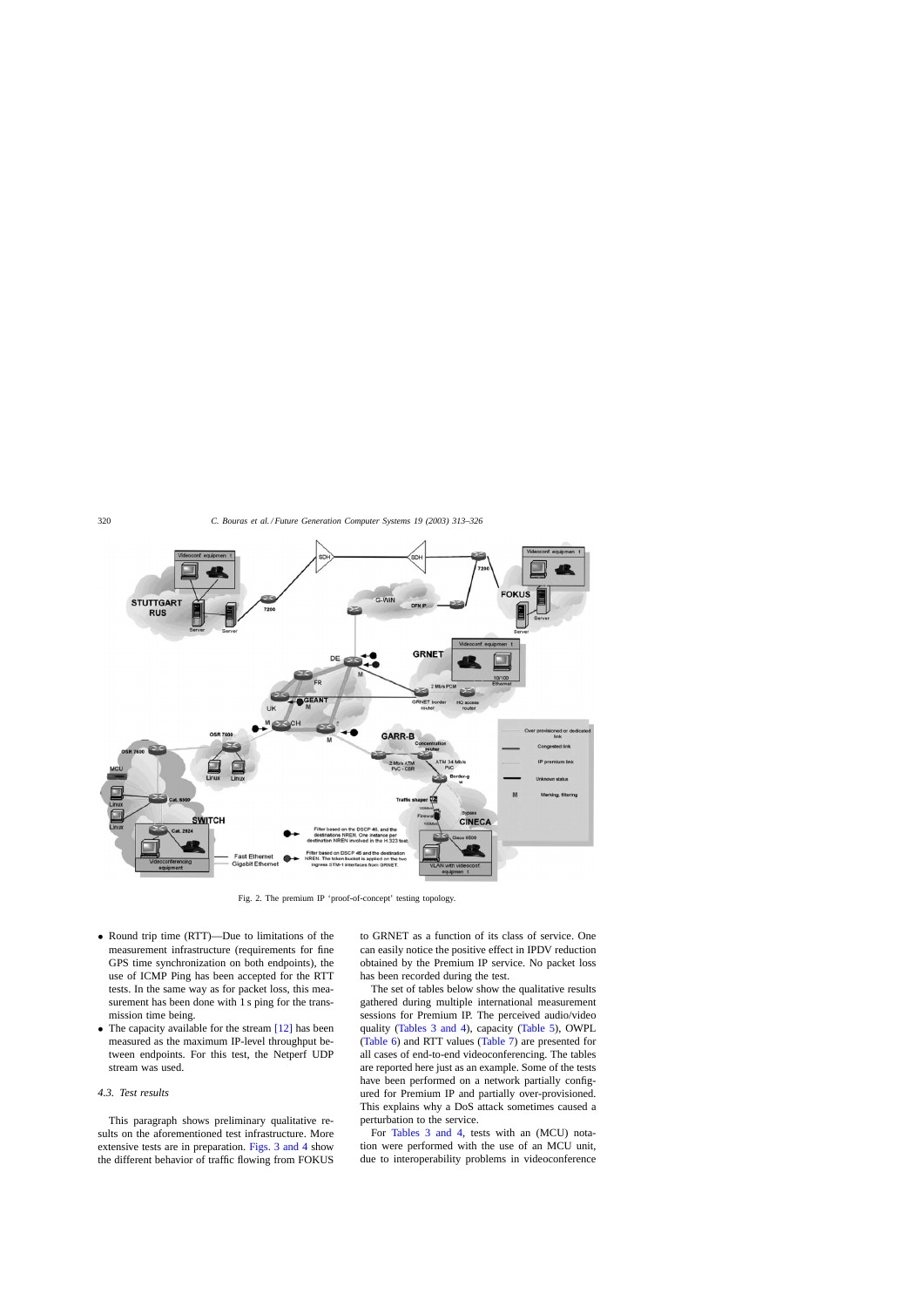# Jitter distribution in VBR traffic - BE & Premium IP

<span id="page-8-0"></span>

Fig. 3. Comparison of average jitter (IPDV) for different packet sizes of Premium IP and BE traffic.

Average jitter vs. packet size - BE & Premium IP



Fig. 4. Distribution of jitter (IPDV) values for Premium IP and BE traffic.

equipment. Furthermore, low results for audio transmission were mainly considered to be caused by low audio volume. For [Table 5,](#page-9-0) the test with the (\*) notation was performed during a DoS attack, while for all tests, guaranteed Premium IP capacity was configured at 2000 kbit/s.

In conclusion, the tests showed the importance of a spread measurement system, not available at the time,

| Table 3    |  |                                                                |  |
|------------|--|----------------------------------------------------------------|--|
|            |  | Perceived audio quality for videoconference transmission using |  |
| Premium IP |  |                                                                |  |

|               | From |              |            |   |              |  |  |  |  |  |  |  |
|---------------|------|--------------|------------|---|--------------|--|--|--|--|--|--|--|
|               |      | SWITCH FOKUS | <b>RUS</b> |   | GRNET CINECA |  |  |  |  |  |  |  |
| <b>SWITCH</b> |      | $3$ (MCU)    | $4 - 5$    | 6 |              |  |  |  |  |  |  |  |
| <b>FOKUS</b>  | 3.6  |              | 6          | 3 | 6            |  |  |  |  |  |  |  |
| <b>RUS</b>    | 3.6  | 6            |            | 6 |              |  |  |  |  |  |  |  |
| <b>GRNET</b>  | 5.4  | $3$ (MCU)    | 5          |   |              |  |  |  |  |  |  |  |
| <b>CINECA</b> | 6    |              |            | 6 |              |  |  |  |  |  |  |  |

| 116 |
|-----|
|-----|

Perceived video quality of videoconference transmission using Premium IP

|               | From          |           |     |           |               |
|---------------|---------------|-----------|-----|-----------|---------------|
|               | <b>SWITCH</b> | FOKUS     |     | RUS GRNET | <b>CINECA</b> |
| <b>SWITCH</b> |               | $6$ (MCU) | - 5 | 6         |               |
| FOKUS         | 4.8           |           | 6   | 5         |               |
| RUS           | 4.8           | 6         |     |           | 6             |
| <b>GRNET</b>  | 5.4           | $5$ (MCU) | - 5 |           |               |
| CINECA        | 54            |           |     |           |               |
|               |               |           |     |           |               |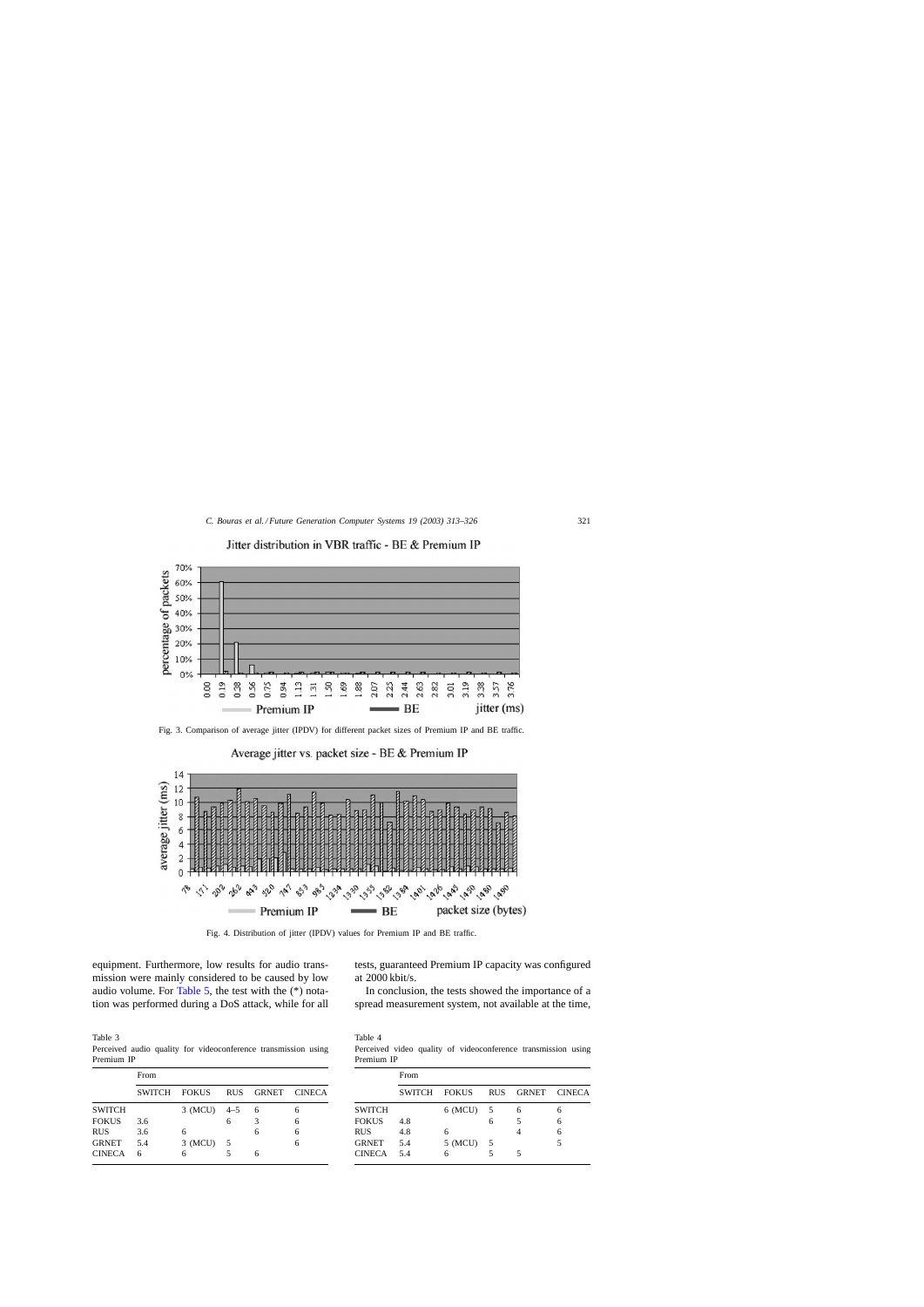<span id="page-9-0"></span>Table 5 Available bandwidth (capacity,  $10^3$  bit/s) for Premium IP service

|               | From          |              |            |              |               |
|---------------|---------------|--------------|------------|--------------|---------------|
|               | <b>SWITCH</b> | <b>FOKUS</b> | <b>RUS</b> | <b>GRNET</b> | <b>CINECA</b> |
| <b>SWITCH</b> |               | 3307.87      | 1909.83    | 870.00       | 1816.73       |
| <b>FOKUS</b>  | 1910.00       |              | 8725.30    | 910.00       | 1825.09       |
| <b>RUS</b>    | 1910.00       | 8895.45      |            | 830.00       | 1835.18       |
| <b>GRNET</b>  | 1910.00       | 853.41*      | 1909.02    |              | 1839.94       |
| <b>CINECA</b> | 1751.46       | 1944.39      | 1844.84    | 910.00       |               |

Table 6

OWPL (%) for premium IP service

|               | From          |              |            |              |               |
|---------------|---------------|--------------|------------|--------------|---------------|
|               | <b>SWITCH</b> | <b>FOKUS</b> | <b>RUS</b> | <b>GRNET</b> | <b>CINECA</b> |
| <b>SWITCH</b> |               | 0.00         | 0.00       | 0.02         | 0.00          |
| <b>FOKUS</b>  | 0.00          |              | 0.00       | 0.01         | 0.00          |
| <b>RUS</b>    | 0.00          | 0.00         |            | 0.02         | 0.00          |
| <b>GRNET</b>  | 0.00          | 0.00         | 0.00       |              | 0.00          |
| <b>CINECA</b> | 0.00          | 3.07         | 2.70       | 0.25         |               |

to analyze and quantify the QoS service behavior and pinpoint and solve problems in a complex environment.

## **5. Service provisioning**

Service provisioning for QoS-enabled networks comprises a process where intensive testing and probing of the available infrastructure has to take place before the QoS offering can be quantified, including concrete parameters and values in the agreement. Also, during the operation of the service, monitoring of its behavior is crucial. This section outlines the

| Table 7 |  |                                     |  |
|---------|--|-------------------------------------|--|
|         |  | RTT loss (%) for premium IP service |  |

approach followed in the case of the provisioning procedures for Premium IP.

The bilateral 'IP Premium' SLA specification between a Premium IP enabled domain and each one if its peers is proposed to comprise of two parts (see also  $[3]$ :

- The administrative/legal part.
- The service level specification (SLS) part, defining the set of parameters and their values, for the provision of IP Premium service to a traffic aggregate by a DiffServ domain.

The administrative/legal part of the SLA is suggested to comprise of a number of fields that will define the procedures and framework for the provision of the service for which that the SLA is established. As such, it contains fields like the administrative and technical parties involved, the SLA duration in time, SLA availability guarantees, monitoring procedures, response times by the provider in cases of client requests for adjustment of the SLA, fault handling-trouble ticket procedures, quality and performance of support and helpdesk, pricing of the contracted service and a general description of the provided service, describing qualitatively its characteristics (in terms of e.g. delay, packet loss, throughput) and operation.

The SLS part of the SLA is proposed to contain the following fields:

- (i) *Scope*. The recommended field is: *ingress interface of upstream domain*, *set of ingress interfaces of downstream domains*.
- (ii) *Flow description*. The IP Premium definition under consideration supports aggregated policing according to the packets' destination domain, and therefore classification of IP Premium packets

|               | From          |                     |       |              |      |                    |            |                      |                                         |               |                      |               |               |        |
|---------------|---------------|---------------------|-------|--------------|------|--------------------|------------|----------------------|-----------------------------------------|---------------|----------------------|---------------|---------------|--------|
|               | <b>SWITCH</b> |                     |       | <b>FOKUS</b> |      |                    | <b>RUS</b> |                      | <b>GRNET</b>                            |               |                      | <b>CINECA</b> |               |        |
|               | Min. Avg.     |                     | Max.  |              |      |                    |            |                      | Min. Avg. Max. Min. Avg. Max. Min. Avg. |               | Max. Min.            |               | Avg.          | Max.   |
| <b>SWITCH</b> |               |                     |       | 37.0         | 37.0 | 41.0               | 50.68      | 51.31                | 55.43 112.22 114.29 124.14              |               |                      | 17.04         | 19.91         | 19.97  |
| <b>FOKUS</b>  | 30.0          | 38.00               | 60.00 |              |      |                    | 14.66      |                      | 17.30 414.66 109.67 110.49 167.59       |               |                      | 17.80         | 20.50         | 40.00  |
| <b>RUS</b>    | 50.0          | 50.00               | 61.00 | 10.0         |      | 13.0 480.0         |            |                      |                                         |               | 186.94 229.82 313.69 | 29.95         | 39.62         | 49.96  |
| <b>GRNET</b>  |               | 110.0 114.00 190.00 |       |              |      | 117.0 119.0 141.00 |            | 186.90 230.20 254.80 |                                         |               |                      |               | 119.80 120.04 | 127.82 |
| <b>CINECA</b> | 25.1          | 27.67               | 48.41 | 27.0         | 30.0 | 82.0               | 39.93      |                      | 42.01 81.85 119.82                      | 120.05 127.82 |                      |               |               |        |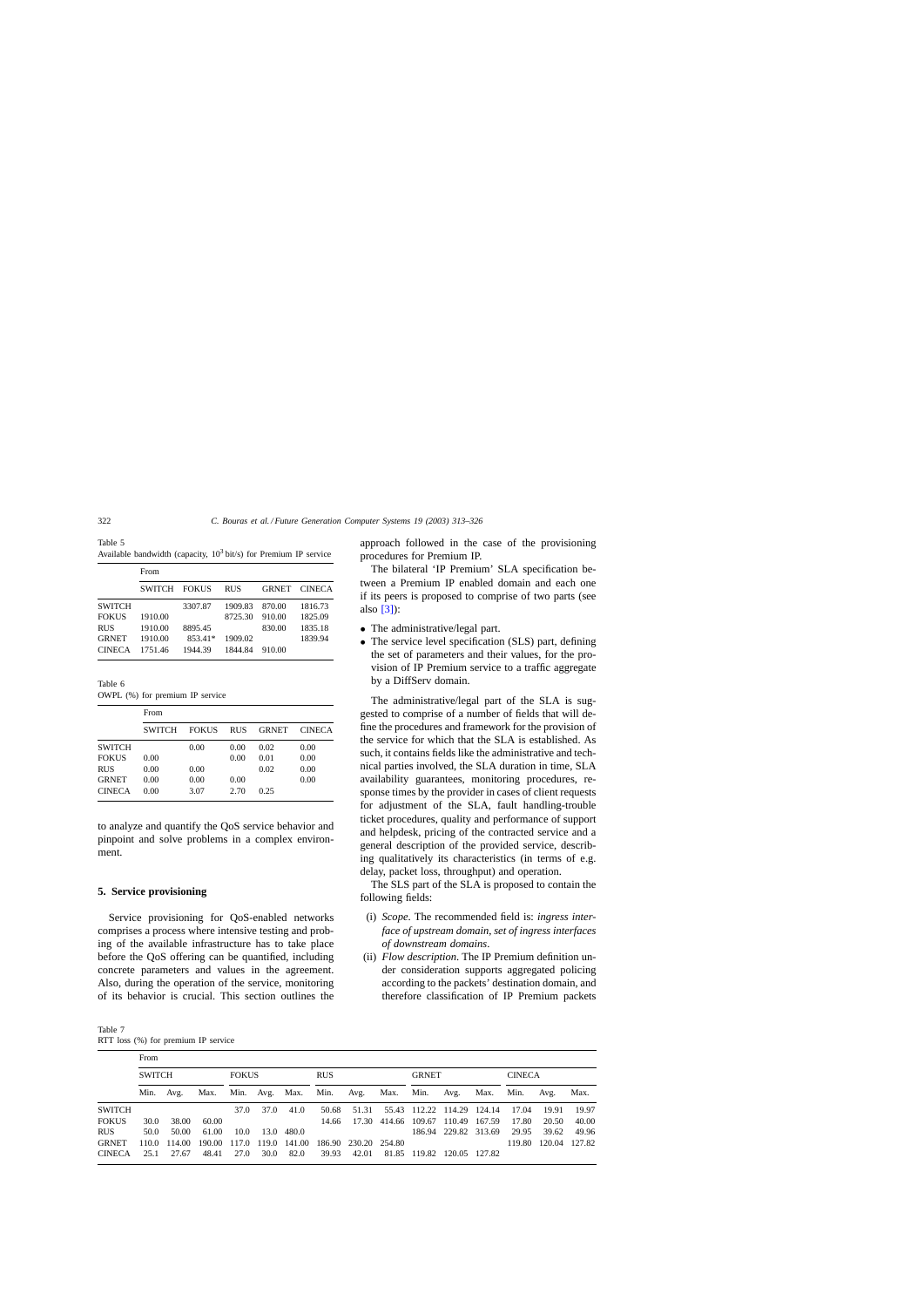must be extended to further granularity among different policers. Thus, the flow description field is: *QoS tag attribute*, *[source attribute]*, *[destination attribute]*.

- (iii) *Performance guarantees*. The suggested performance parameters for in-profile traffic in the case of IP Premium and their respective values are:
	- *OWD*. It is suggested to be guaranteed as the maximum packet transfer delay between the scope-defined points measured. Indicative values are the distance delay plus 50 ms.
	- *IPDV*. It is suggested to be guaranteed as the maximum packet transfer delay variation measured between the scope-defined points. Indicative values are equal or less than 25 ms.
	- *OWPL*. It is suggested to be guaranteed as the ratio of lost in-profile packets between the scope endpoints and the injected in-profile packets at the ingress, defined by the scope field. Indicative value is 10<sup>−</sup>4.
	- *Bandwidth*. It is defined as the rate measured at the set of egress points (defined by the scope field) of all packets identified by the flow descriptor. As already mentioned, a suggested value for the IP Premium aggregate is 5% of ingress capacity. It is suggested that this capacity is distributed to a guaranteed throughput matrix of values corresponding to traffic from each upstream peer to each downstream peer for a Premium IP enabled domain.
	- *MTU*. It is the largest physical packet size in bytes that the SLS guarantees to be transmitted without being fragmented. The suggested value for a WAN is 4470 bytes.
- (iv) *Traffic envelope and traffic conformance*. The traffic conformance algorithm adopted is that of token bucket with *b* as the depth and *r* as the capacity parameters. In the particular case considered here, that is, SLSs between an NREN and GÉANT, the following values are suggested:
	- b = f (*number of router interfaces on the same router that are part of the ser*v*ice*, *distance from the source*),
	- $r = \{1.2, \ldots, 1.5\} \times r_{\rm C}$

where  $r<sub>C</sub>$  is the contracted capacity as defined in the 'performance guarantees' field of the SLS.

- (v) *Excess treatment*. For the purposes of IP Premium dropping of out-of-profile packets is suggested.
- (vi) *Service schedule*. It indicates the start time and end time of the period for which the service is provided.
- (vii) *Reliability*. Reliability should define allowed mean downtime per year (MDT) and maximum allowed time to repair (TTR) in case of breakdown for the provision of the service described by the SLS.

The fact that SEQUIN deals with QoS provisioning across independently managed networks, reinforces the need for a tight mechanism for the direction of the establishment of end-to-end SLAs, based on bilateral SLAs and provisioning methodology. SLA definition between two peers is the structural unit for the establishment of end-to-end services.

However, end-to-end configuration and seamless provisioning of QoS has a number of peculiarities that must be dealt with. An end-to-end SLA (e2e SLA) is essential in co-ordinating the service's provision across multiple independently managed domains so that end-users perceive a stable and predictable service with predefined quality guarantees, regardless of the domains and bilateral SLAs involved. As depicted in [Fig. 5,](#page-11-0) in order for the e2e SLA to be established, a chain of bilateral SLAs must exist in advance. The individual bilateral SLAs must be defined in a consistent manner, in such a way that no part of the end-to-end path is left uncovered. The aim of each bilateral SLA between domain D1 and domain D2 is to define the procedural and qualitative guarantees provided as D2 carries the IP Premium traffic of D1 across D2. Instead, the aim of the e2e SLA is to define the guarantees provided to IP Premium traffic originating from end-user's A premises up to the end-user's B equipment.

In order to verify an e2e SLA based on a chain of bilateral SLAs, a monitoring infrastructure has to be defined. This monitoring infrastructure should consist of:

• Monitoring equipment/functionality placed in intermediate positions along the end-to-end path from end-user A to end-user B ([Fig. 5\),](#page-11-0) referred to as Service Providers' Monitoring Equipment (SPME) from now on.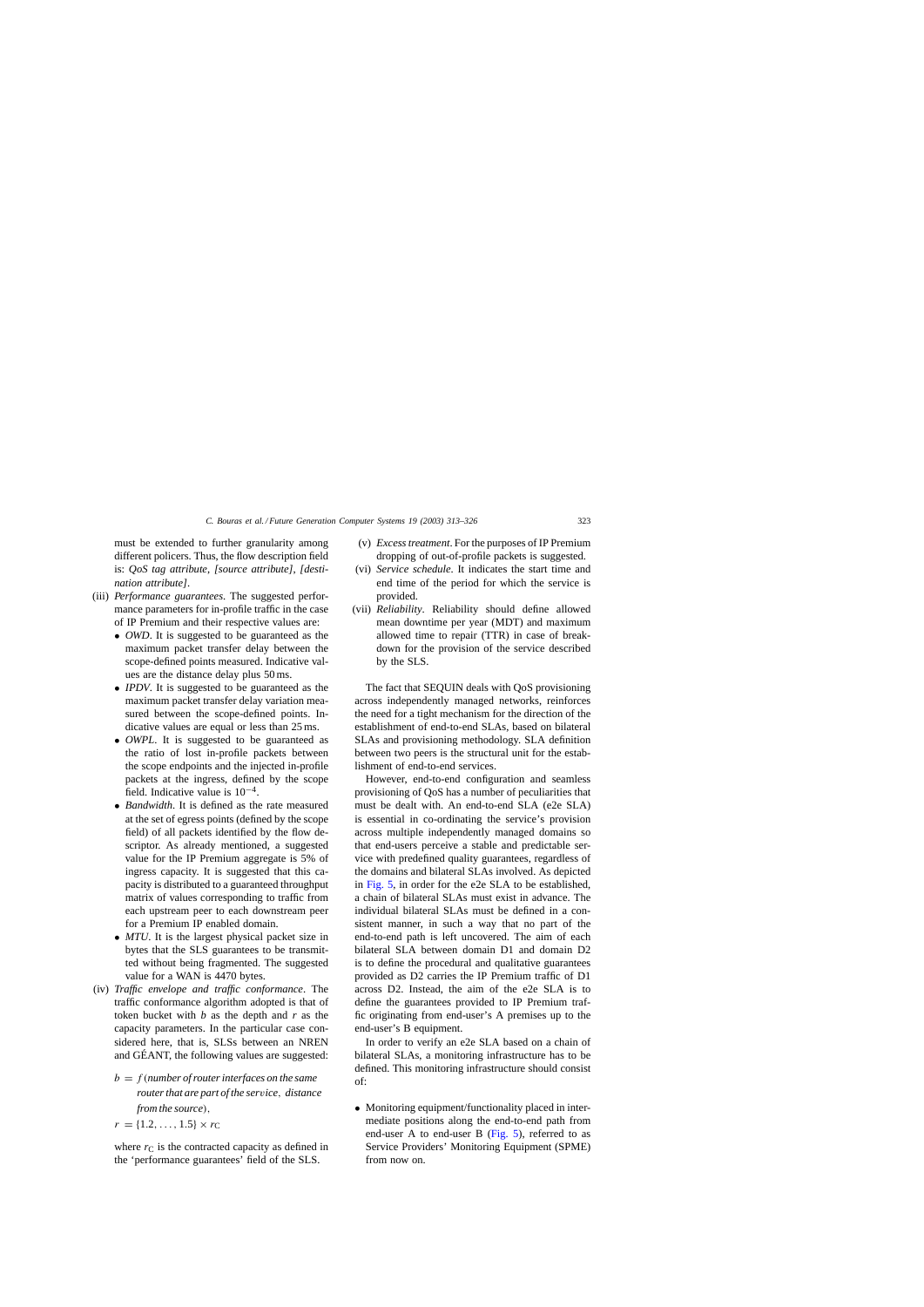<span id="page-11-0"></span>

Fig. 5. End-to-end SLA establishment topology.

• Monitoring equipment/functionality located at the premises of each end-user, referred to as End-users' Monitoring Equipment (EME) from now.

As already explained, bilateral SLAs signed between service providers tend to be of a more permanent nature than e2e SLAs between end-users. Therefore, the existence of SPME is primarily essential for the establishment and monitoring of bilateral SLAs. SPME has to be located in critical positions of the domains involved in a bilateral SLA, in order to constantly monitor performance of the service provided and indicate possible causes and origins of a service malfunction.

For the case of a bilateral SLA, SPME must exist on all interfaces included in the scope field of the SLA. For example, in the case of a bilateral SLA for IP Premium connectivity between Domain 1 and Domain 2 (Fig. 6), SPME should exist on all interfaces A, B, C, D and E in order for the SLA to be properly monitored.

For its own purposes or for the purpose of monitoring bilateral SLAs with upstream domains, Domain 1 of Fig. 6 might also choose to place SPME on interfaces A' and B'. Furthermore, each domain might choose to deploy a monitoring infrastructure within its administrative borders. This infrastructure, although not directly involved in the bilateral SLA monitoring procedure, might help in isolating deficiencies in the service provision within a domain. The latter will be particularly useful when monitoring between edge interfaces (e.g. A and C) results in violation of the bilateral SLA guarantees. Provided that bilateral SLAs along the end-to-end path between two end-users are monitored as already outlined, then the quality guarantees of each individual bilateral SLA are



Fig. 6. Suggested locations for monitoring infrastructure supporting a bilateral SLA.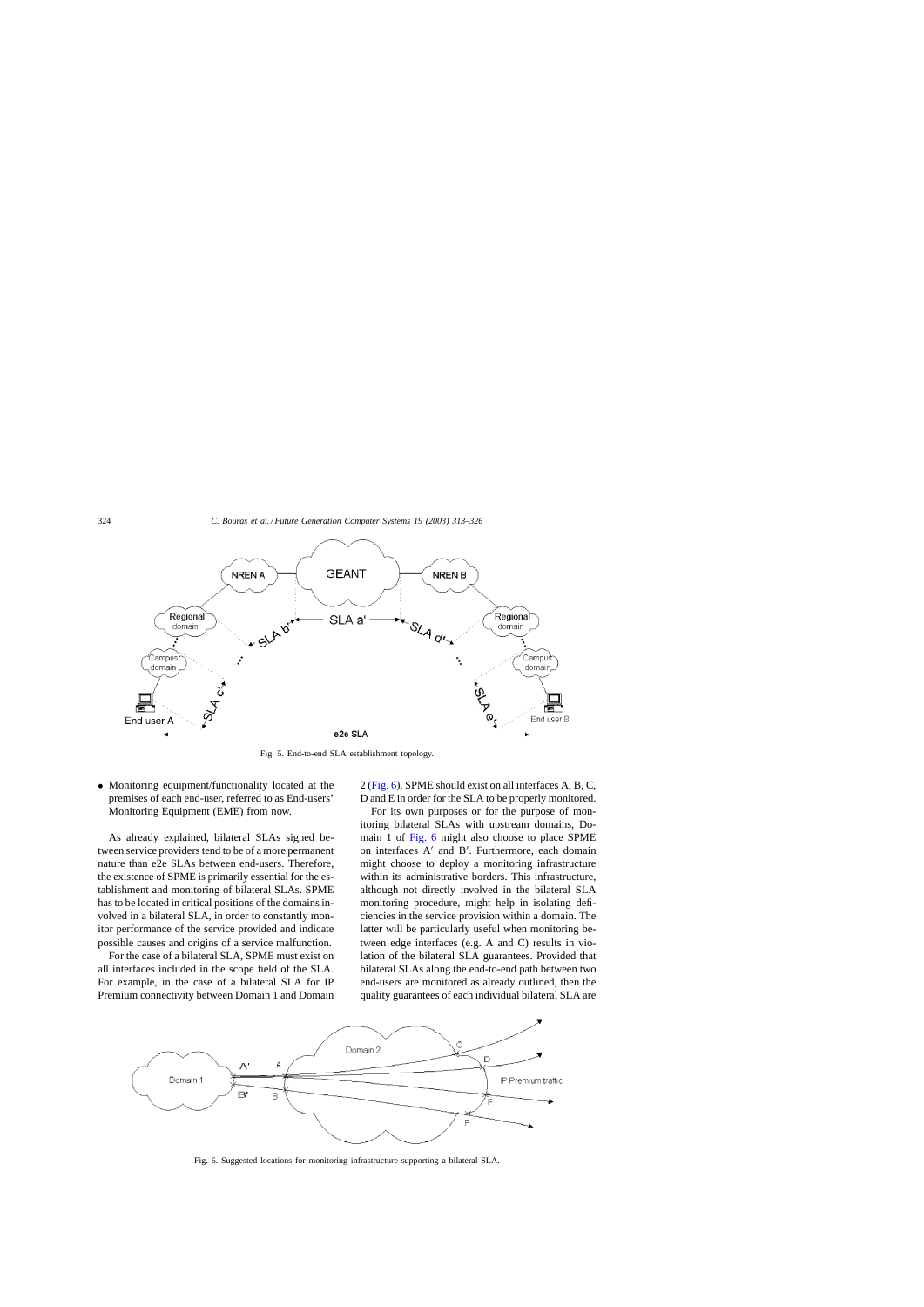<span id="page-12-0"></span>constantly monitored. They can therefore be used in the e2e SLA establishment process, in order to derive the end-to-end guarantees that can be achieved.

However, after the establishment of the e2e SLA, the end-users must also be provided with tools (EME) to verify the quality and quantity of throughput provided by the service. Due to the nature of e2e SLAs, which are of a less permanent nature than bilateral SLAs between domains, EME cannot be based on hardware and complex procedures. Therefore, it is suggested that end-users be provided with a set of software-based, active monitoring tools, referred to as software management tools (SMTs) from now on, allowing them to observe the performance of the provided service at regular intervals. SMTs are also strongly suggested because they do not require synchronization between the end-users' equipment and are therefore easier to deploy. SMTs provided to end-users must be accompanied by a set of scripts for processing the logs created during the SMTs' operation and guidelines for a set of parameters that need to be configured for each SMT's operation. An indicative selection of SMTs is the one that has already been used in the testing, carried out within SEQUIN and presented in [Section 4.2](#page-6-0) of this paper.

#### **6. Conclusions and future work**

The Premium IP service is now enabled and being tested on the GÉANT network to further validate the implementation architecture and to tune various parameters, like the token bucket depth and the increase in rate policing values at intermediate borders. The modularity of the service and its active configuration on the core backbone will allow it to become useful in a short time, even if its adoption is not yet ubiquitous, because Premium IP domains can be configured where needed. Testing has proved its effectiveness in providing an IP-based equivalent to virtual-leased-lines. Although it has not yet been possible to look at all the details, it has been shown that user requirements for QoS can be achieved based on SLAs negotiation. Future work should also concentrate on service provisioning with users in real-life scenarios as well as on the deployment of a thorough monitoring infrastructure to support Premium IP provision as well as bilateral and end-to-end SLAs.

#### **Acknowledgements**

The work presented here has received essential input from the effort of the TF-NGN [\[18\]](#page-13-0) and SE-QUIN [\[16\]](#page-13-0) projects and the authors wish to thank all of their colleagues in these projects for their contribution. The authors would also like to acknowledge the work of H.323 users, participating in the testing phases: Alain Bidaud, Lars Burgstahler, Franca Fiumana, Ernst Heiri, Hyung-Woo Kim, Maria von Kaenel, Simon Leinen, Lutz Mark, Juergen Rauschenbach, Rudolf Roth for their work on traffic tests and active support during results analyzing. This work was also supported by SPIRENT Communications that gave its SmartBits for tests purposes.

## **References**

- [1] G. Almes, S. Kalidindi, M. Zekauskas, A one-way packet loss metric for IPPM, IETF RFC 2680, 1999.
- [2] S. Blake, D. Black, M. Carlson, E. Davies, Z. Wang, W. Weiss, An architecture for differentiated services, IETF RFC 2475, 1998.
- [3] C. Bouras, M. Campanella, A. Sevasti, SLA definition for the provision of an EF-based service, in: Proceedings of the 16th International Workshop on Communications Quality and Reliability (CQR 2002), Okinawa, Japan, 2002, pp. 17–21.
- [4] M. Campanella, GN1 (GÉANT) Deliverable D9.1-Addendum 1: Implementation architecture specification for the Premium IP service, GÉANT, 2001. Available at: [http://www.switch.](http://www.switch.ch/lan/sequin/GEA-D9.1-Addendum-1-v05.pdf) [ch/lan/sequin/GEA-D9.1-Addendum-1-v05.pdf](http://www.switch.ch/lan/sequin/GEA-D9.1-Addendum-1-v05.pdf).
- [5] M. Campanella, P. Chivalier, A. Sevasti, N. Simar, SEQUIN D2.1: Quality of service definition, Project SEQUIN (IST-1999-20841), 2001. Available at: [http://www.dante.net/](http://www.dante.net/sequin/QoS-def-Apr01.pdf) [sequin/QoS-def-Apr01.pdf](http://www.dante.net/sequin/QoS-def-Apr01.pdf).
- [6] M. Campanella, T. Ferrari, S. Leinen, R. Sabatino, V. Reijs, GN1 (GÉANT) Deliverable D9.1: Specification and implementation plan for a Premium IP service, GÉANT, 2001. Available at: [http://www.dante.net/tf-ngn/GEA-01-032.pdf.](http://www.dante.net/tf-ngn/GEA-01-032.pdf)
- [7] A. Charny, J.Y. Le Boudec, Delay bounds in a network with aggregate scheduling, in: Proceedings of the First International Workshop of Quality of future Internet Services (QofIS'2000), Berlin, Germany, 2000, pp. 1–13.
- [8] C. Demichelis, P. Chimento, Instantaneous packet delay variation metric for IPPM, IPPM Internet Draft, 2000.
- [9] V. Jacobson, et al., An expedited forwarding PHB, IETF RFC 2598, 1999.
- [10] J. Laine, S. Saaristo, R. Prior, RUDE and CRUDE tools. Available at: <http://rude.sourceforge.net/>.
- [11] S. Leinen, M. Przybylski, V. Reijs, Sz. Trocha, GN1 (GÉANT) Deliverable D9.4: Testing of traffic measurement tools, GÉANT, 2001. Available at: [http://www.dante.net/tf](http://www.dante.net/tf-ngn/D9.4v2.pdf)[ngn/D9.4v2.pdf](http://www.dante.net/tf-ngn/D9.4v2.pdf).